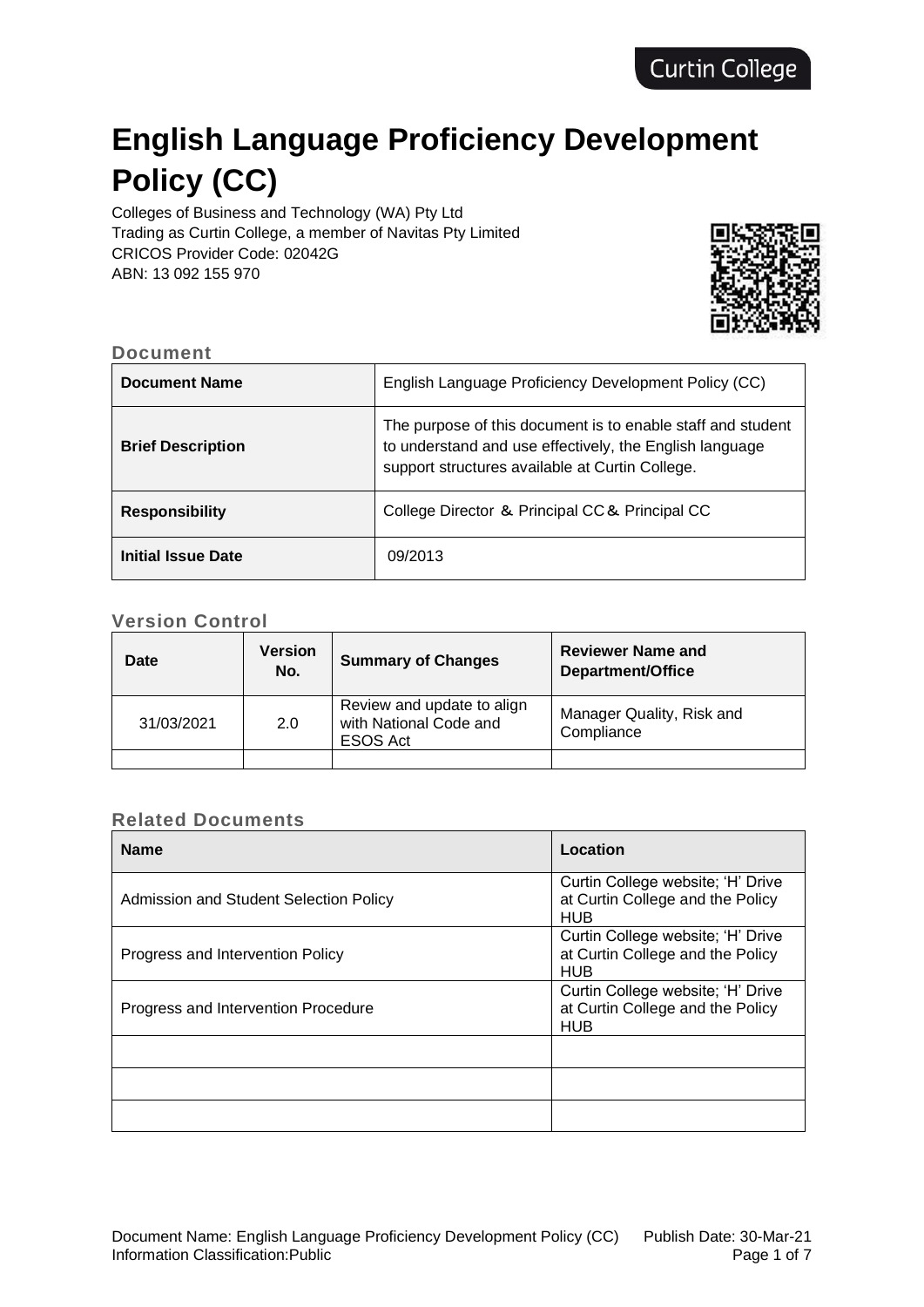## **Contents**

| 1              |  |
|----------------|--|
| 1.1            |  |
| 1.2            |  |
| 1.3            |  |
| $2^{\circ}$    |  |
| 2.1            |  |
| 2.2            |  |
| $\mathbf{3}$   |  |
| $\overline{4}$ |  |
| 4.1            |  |
| 4.2            |  |
| 4.3            |  |
| 5              |  |
| 6              |  |
| $\overline{7}$ |  |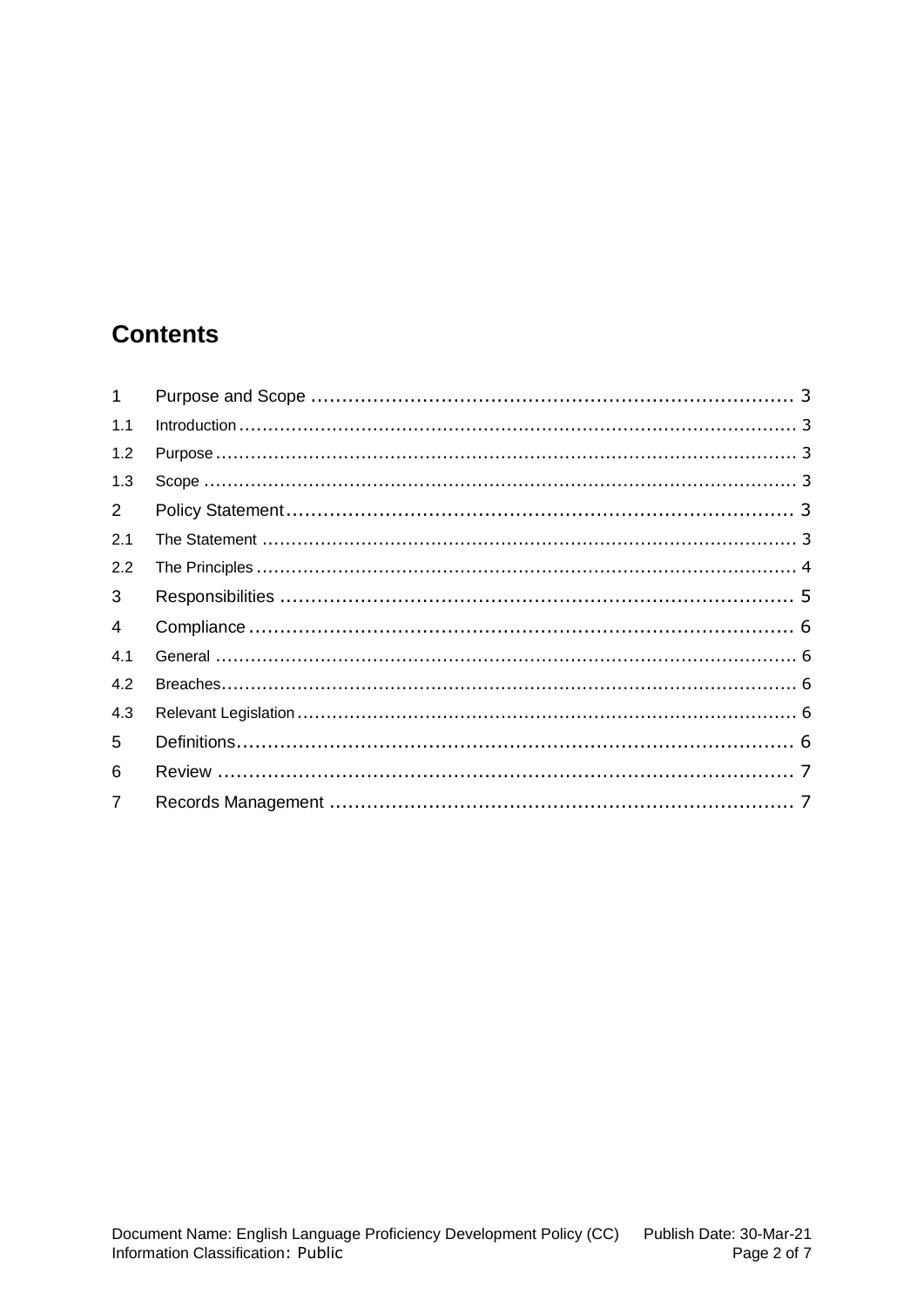#### <span id="page-2-0"></span>1 Purpose and Scope

#### <span id="page-2-1"></span>1.1 Introduction

- a) The *English Language Proficiency Development Policy* ("**Policy**") sets out Curtin College's (the "**College**") approach to ensuring that all students are provided with sufficient English language support and development opportunities to build on existing "English language proficiency" (as defined by the *Association for Academic Language and Learning* (AALL)).
- b) The College recognises the importance of English language proficiency in a student's successful engagement in the College's academic programs and a rewarding living experience in Perth; this document sets out how the College goes about the provision of language support to those students in need of additional support and encouragement.

#### <span id="page-2-2"></span>1.2 Purpose

- a) The purpose of this Policy is to confirm that the College recognises that English language proficiency is about more than syntax (sentence structure) and grammatical correctness.
- b) It is designed to ensure that teachers and students are able to access a range of support structures and resources aimed at building proficiency.

#### <span id="page-2-3"></span>1.3 Scope

- a) This policy has been developed in accordance with the:
	- i. *ELICOS Standards 2018*: [ELICOS Standards;](https://www.legislation.gov.au/Details/F2017L01349/Html/Text#_bookmark6)
	- ii. *Higher Education Standards Framework* (Threshold Standards) 2015: [HESF](https://www.legislation.gov.au/Details/F2015L01639)  [2015;](https://www.legislation.gov.au/Details/F2015L01639)
	- iii. The *National Code of Practice for Providers of Education and Training to Overseas Students 2018*: [National Code;](https://www.legislation.gov.au/Details/F2017L01182)
	- iv. *Education Services for Overseas Students Act 2000* (ESOS Act): [ESOS Act](https://www.legislation.gov.au/Details/F2010C00313)
	- v. Principles as set out in the "*Good Practice Principles for English language proficiency for international students in Australian universities"* (The Department of Education, Employment and Workplace Relations (DEEWR) 2009); and,
	- vi. "*Guidance Note: ELICOS Direct Entry*" (TEQSA 2019 V2.0): [Guidance Note:](https://www.teqsa.gov.au/latest-news/publications/guidance-note-elicos-direct-entry) [ELICOS Direct Entry](https://www.teqsa.gov.au/latest-news/publications/guidance-note-elicos-direct-entry)
- b) It therefore sets out how the College complies with relevant legal standards and regulations regarding the provision of English language support to students, both domestic and international.
- c) This policy applies to all students and staff involved in learning and teaching.

#### <span id="page-2-4"></span>2 Policy Statement

- <span id="page-2-5"></span>2.1 The Statement
	- a) The College recognises the importance of English language proficiency in the learning and teaching process and the academic achievement of the students enrolled at the College.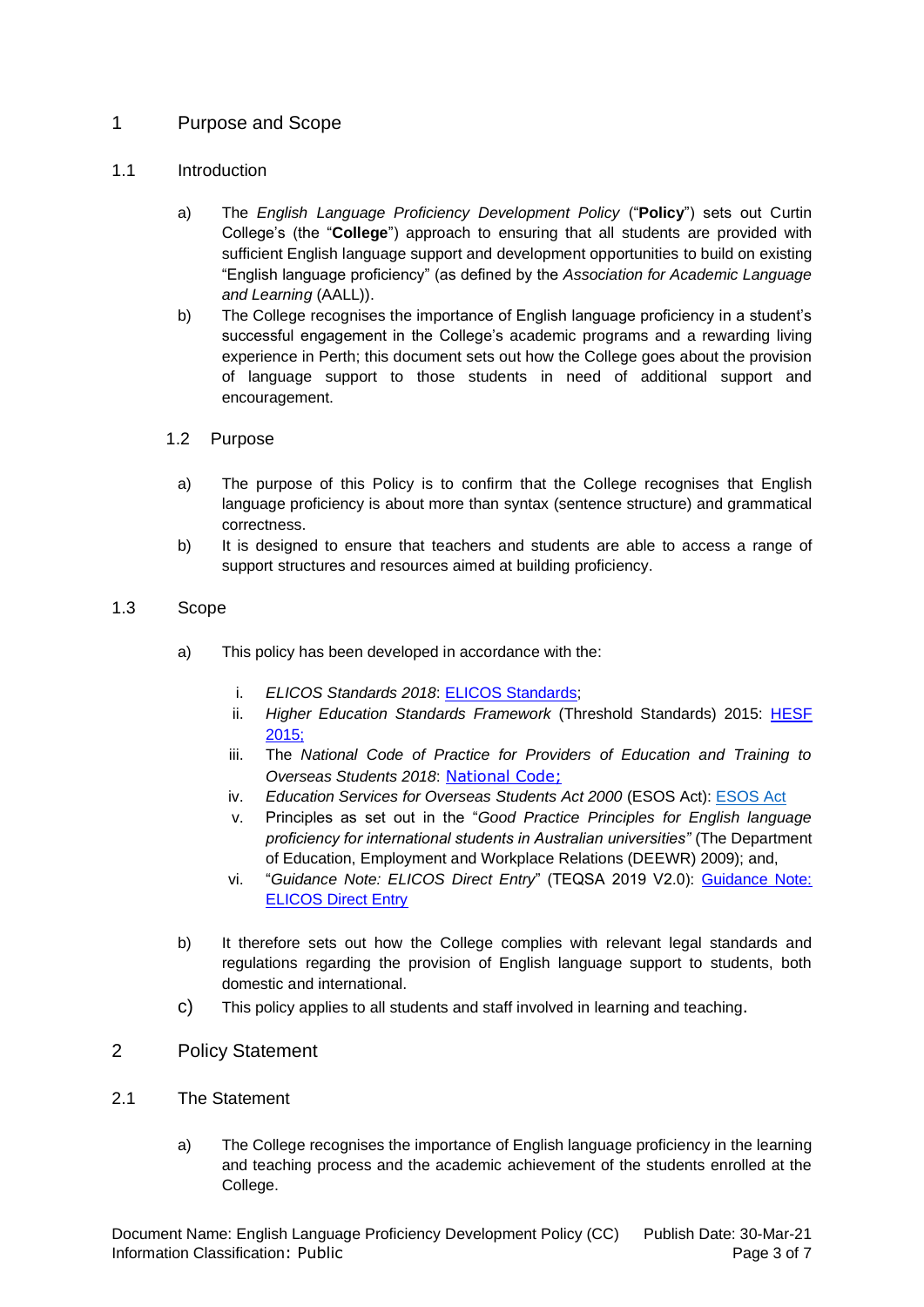- b) The College appreciates that students expect an experience that not only enables academic success but facilitates greater fluency in discipline specific contexts as well as day-to-day life at the College and ultimately Curtin University.
- <span id="page-3-0"></span>2.2 The Principles
	- a) Curtin College approaches the provision of English language support as a college-wide initiative with supporting policies and procedures, appropriate resourcing, transparent admission and enrolment practices, a focus on student engagement through support structures and 'buddy' systems and, importantly a college-wide quality assurance process.
	- b) The following principles form the basis of the College's initiatives in the enhancement of language proficiency and support services:
		- i. Language support will be provided to those students in need of such support, at no additional cost to the student.
		- ii. International students will receive ongoing support as part of enabling them to adapt to life at the College and in a variety of academic, sociocultural and linguistic environments.
		- iii. Student's language development needs will be diagnosed and addressed early in their enrolment at the College and students will be enabled to utilise resources:
			- $\checkmark$  on an as needed basis as determined by the College; or
			- $\checkmark$  as the result of self-assessment; or
			- $\checkmark$  following feedback from individual assessment items/lecturers.
		- iv. The College will communicate regularly, widely and in plain English, with every new student regarding the English language entry requirements for their respective course through the College's Course Guide, website and policies.
		- v. The Admissions process will ensure that appropriate measures are taken to ensure that all students, domestic and international, have the level of English language proficiency required to succeed in their chosen course of study.
		- vi. Learning support services, including those specific to English language proficiency, will be adjusted as required by different students and different cohorts/groups of students.
		- vii. The College will, when it is in the best interests of the student, make the undertaking of language support activities compulsory and all such support services will be provided in a timely manner and they will be easily accessible to all students in need of language support services.
		- viii. Students will be informed of their obligations, rights and responsibilities to continue building English language proficiency through the resources and support made available by the College.
		- ix. The College will ensure that it provides sufficient resourcing for students, domestic and international, to continue building their language proficiency during their course of study at the College.
		- x. The College will communicate regularly, widely and in plain English with students to ensure they are aware of the language support services available to them.
		- xi. The College will make every endeavour to ensure that the provision of English language proficiency activities is integrated with curriculum design, assessment practices and course delivery.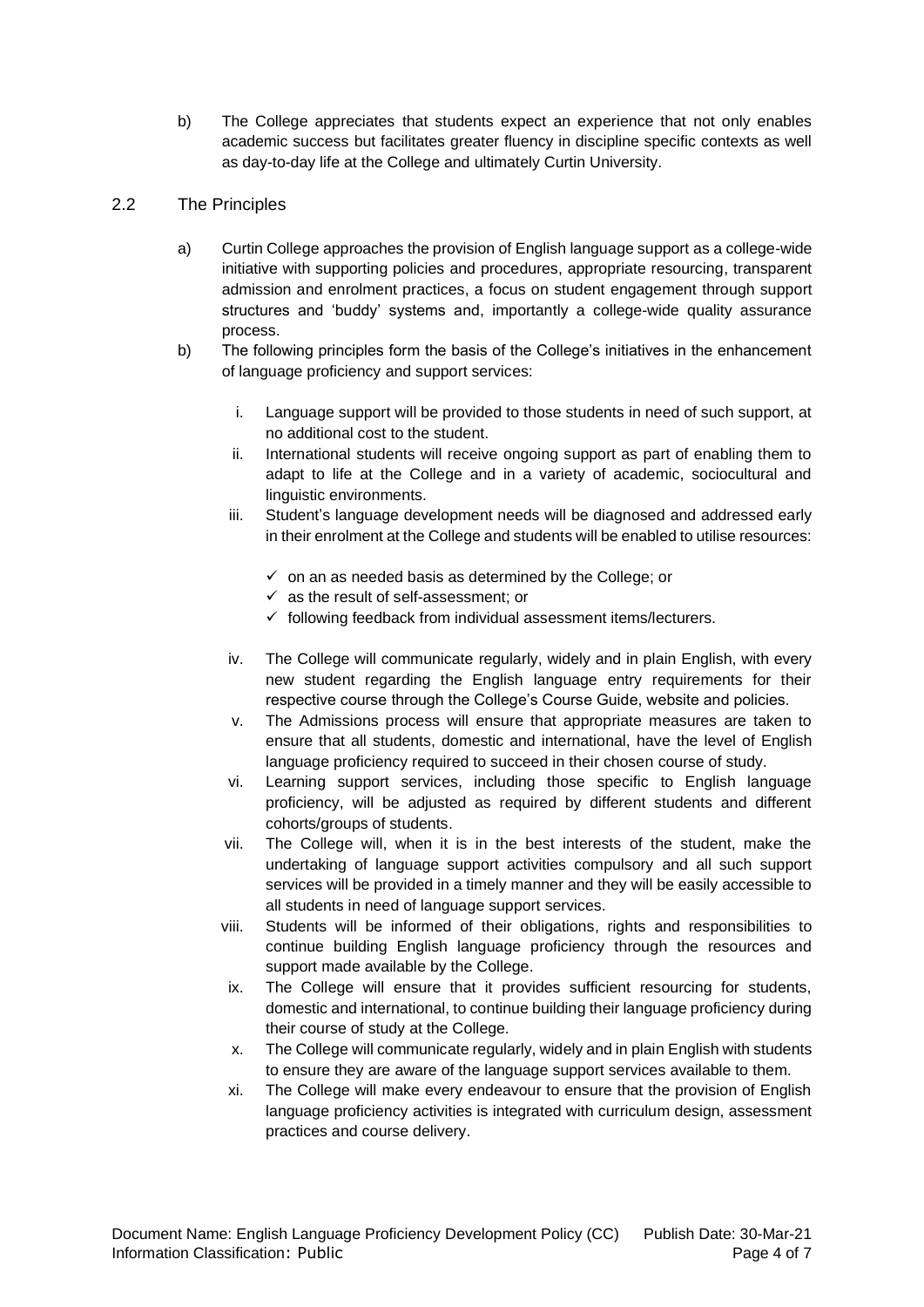xii. The College's language support services will be subject to the College's continuous improvement process as part of ensuring that resourcing and support continues to be focused on good practice.

#### <span id="page-4-0"></span>3 Responsibilities

Each of the positions involved in implementing and achieving policy objectives and carrying out procedures are clearly described below.

| Responsibility                                                                                                                           | Student<br><b>MQRC</b><br>SAS<br>Lec<br>Counsellor | <b>CDP</b><br>PMs<br><b>AD</b>                | Admissions<br>All<br>team | Marketing<br>team |
|------------------------------------------------------------------------------------------------------------------------------------------|----------------------------------------------------|-----------------------------------------------|---------------------------|-------------------|
| Ensure<br>Program<br>Managers and Partner<br>Providers are aware of<br>and<br>understand<br>the<br>requirements<br>of<br>this<br>Policy. | S                                                  | Α<br>C<br>$\mathsf{I}$<br>and<br>$\mathsf{R}$ | S                         |                   |
| Ensure this Policy<br>and<br>related Procedures are<br>communicated to all staff<br>via email and ongoing<br>staff information sessions. | S<br>$\mathsf S$<br>C                              | $\mathsf{I}$<br>R<br>A                        | S                         |                   |
| Providing a briefing on this<br>Policy and associated<br>Procedures to new staff<br>during induction process.                            | S<br>S<br>$\mathsf{R}$                             | S<br>A<br>$\mathsf{I}$                        |                           |                   |
| Determine which students<br>need to be included in<br>language<br>proficiency<br>support sessions.                                       | C<br>S<br>S                                        | A<br>R<br>$\mathbf{I}$                        |                           |                   |
| register of those students<br>engaged<br>in the<br><b>ELP</b><br>programme.                                                              | C<br>S<br>S                                        | A<br>R<br>$\mathsf{I}$                        |                           |                   |
| Monitor students engaged<br>in the ELP programme                                                                                         | $\mathsf S$<br>S<br>$\mathsf{C}$                   | A<br>R<br>$\mathsf{I}$                        |                           |                   |
| <b>ELP</b><br>students regarding<br>available<br>services<br>to<br>them.                                                                 |                                                    | A<br>$\mathsf{I}$                             | $\mathsf{R}$              | S                 |
| associated Procedures                                                                                                                    | S<br>$\mathbf C$<br>C<br>R                         | C<br>Α<br>I                                   | R                         |                   |
| communications to all<br>students about the ELP.                                                                                         |                                                    | $\mathsf{I}$<br>A                             | R                         | $\mathbb S$       |
| Determine students'<br>proficiency at application                                                                                        | $\mathbb S$<br>$\mathsf C$<br>C                    | A<br>$\mathbf{L}$                             | ${\sf R}$                 |                   |
| Conduct early<br>assessment of student<br>language proficiency                                                                           | $\mathsf S$<br>$\mathsf C$<br>$\mathbf S$<br>R     | S<br>$\overline{1}$<br>A                      | S                         |                   |
| Admissions requirements<br>transparent in marketing<br>collateral                                                                        | S<br>S<br>S<br>S                                   | S<br>S<br>$\mathsf{I}$                        | $\mathbb S$               | A and R           |
| Develop and maintain a<br>Communicate<br>with<br>Maintain this Policy and<br>Support ongoing                                             |                                                    |                                               |                           |                   |

 $R =$  Responsible, A = Accountable, S = Supporting, C = Consulting, I = Informed.

Document Name: English Language Proficiency Development Policy (CC) Publish Date: 30-Mar-21 Information Classification: Public Page 5 of 7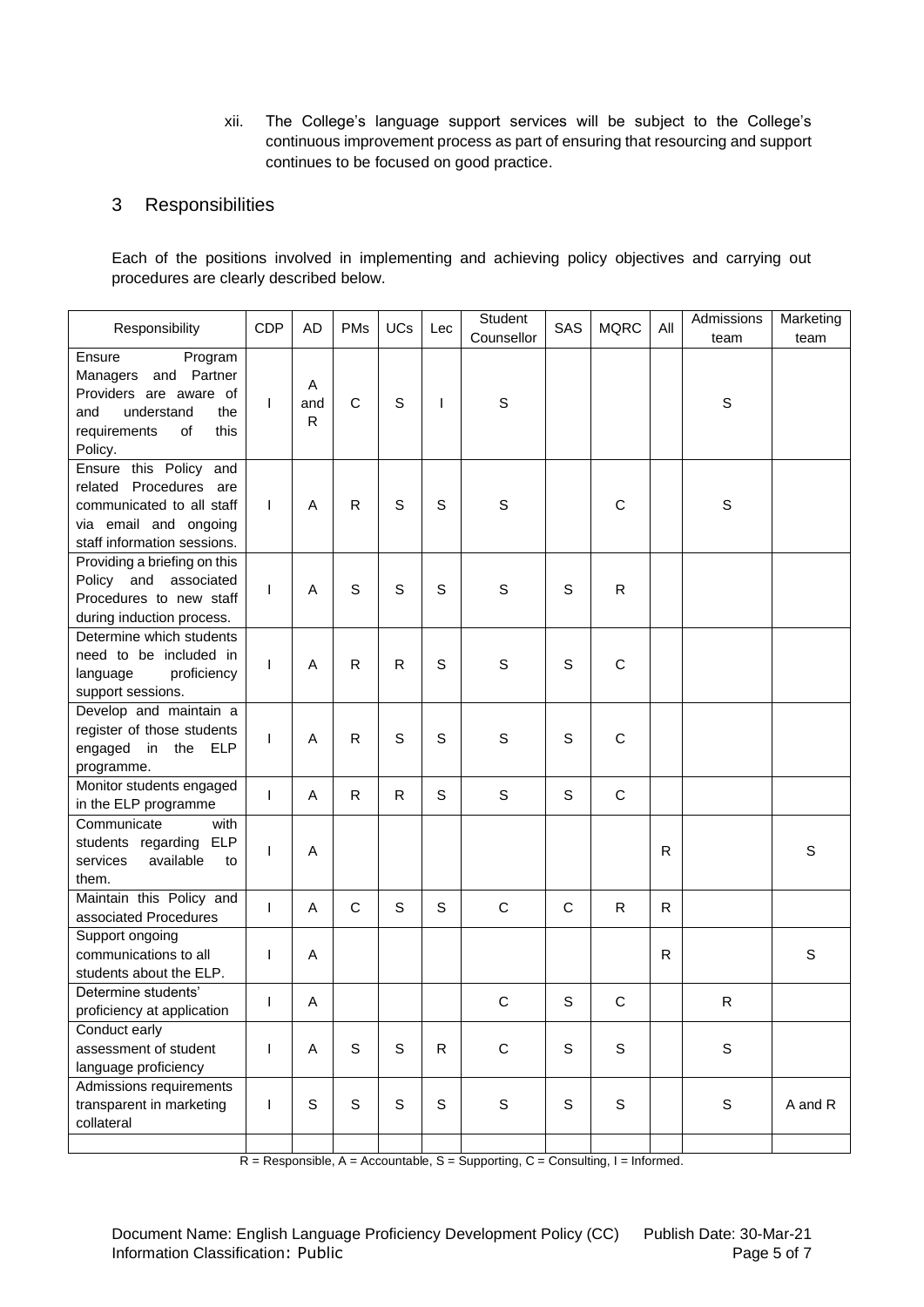#### <span id="page-5-0"></span>4 Compliance

#### <span id="page-5-1"></span>4.1 General

a) Staff will be kept informed of the contents of the Policy and Procedure through induction processes; staff policy workshops; and policy updates in general staff meetings.

#### <span id="page-5-2"></span>4.2 Breaches

- a) Breaches of policy compliance may result in disciplinary action being taken against the offender.
- b) Staff involved in breaches of this policy and the intent of the policy may be required to undertake specific training in the area of supporting students in need of language proficiency support.

#### <span id="page-5-3"></span>4.3 Relevant Legislation

- a) Curtin College delivers its diploma courses on its primary campus in Perth and also delivers two diploma courses through the Curtin Singapore campus. The College therefore has the responsibility to maintain compliance with the laws within Australia and Singapore.
- b) The relevant legislation in Australia is noted in Section 1.3 a) above.
- c) The students studying in Singapore are required to meet the prerequisites as set out in the Curtin Singapore website [\(Curtin Singapore\)](https://curtin.edu.sg/how-to-apply/admission-criteria/english-prerequisites/).
- d) The Curtin Singapore campus is required to comply with the quality assurance requirements stipulated by the *Committee for Private Education (CPE*) and *EduTrust's* voluntary certification scheme.
- e) All College staff and contacts are responsible for aiding the College in identifying relevant legislation and for complying with all relevant legislation.

#### <span id="page-5-4"></span>5 Definitions

a) Unless the contrary intention is expressed in this Policy, the following words (when used in this policy) have the meaning set out below:

| Term                    | <b>Meaning</b>                                                                                |
|-------------------------|-----------------------------------------------------------------------------------------------|
| Academic                | Means the officer in charge of the academic activities inclusive of all learning and teaching |
| Director (AD)           | undertakings at the College.                                                                  |
| <b>Business</b><br>Unit | Means the College Director and Principal of the College.                                      |
| <b>Manager</b>          |                                                                                               |
| Company                 | Means Navitas Pty Limited ACN 109 613 309 having its registered office at Level 8,            |
|                         | Brookfield Place, Perth, 6000.                                                                |
| <b>ELP</b>              | Means the English language proficiency programme managed and available at the College.        |
| <b>Programme</b>        |                                                                                               |
| <b>English</b>          | Means the ability of students to use the English language to make and communicate             |
| language                | meaning in spoken and written contexts while completing their university studies. Such uses   |
| proficiency             | may range from a simple task such as discussing work with fellow students, to complex tasks   |
|                         | such as writing an academic paper or delivering a speech to a professional audience.          |
| Website                 | Means the College's website where information is available to students, employees and         |
|                         | other interested persons or organisations.                                                    |